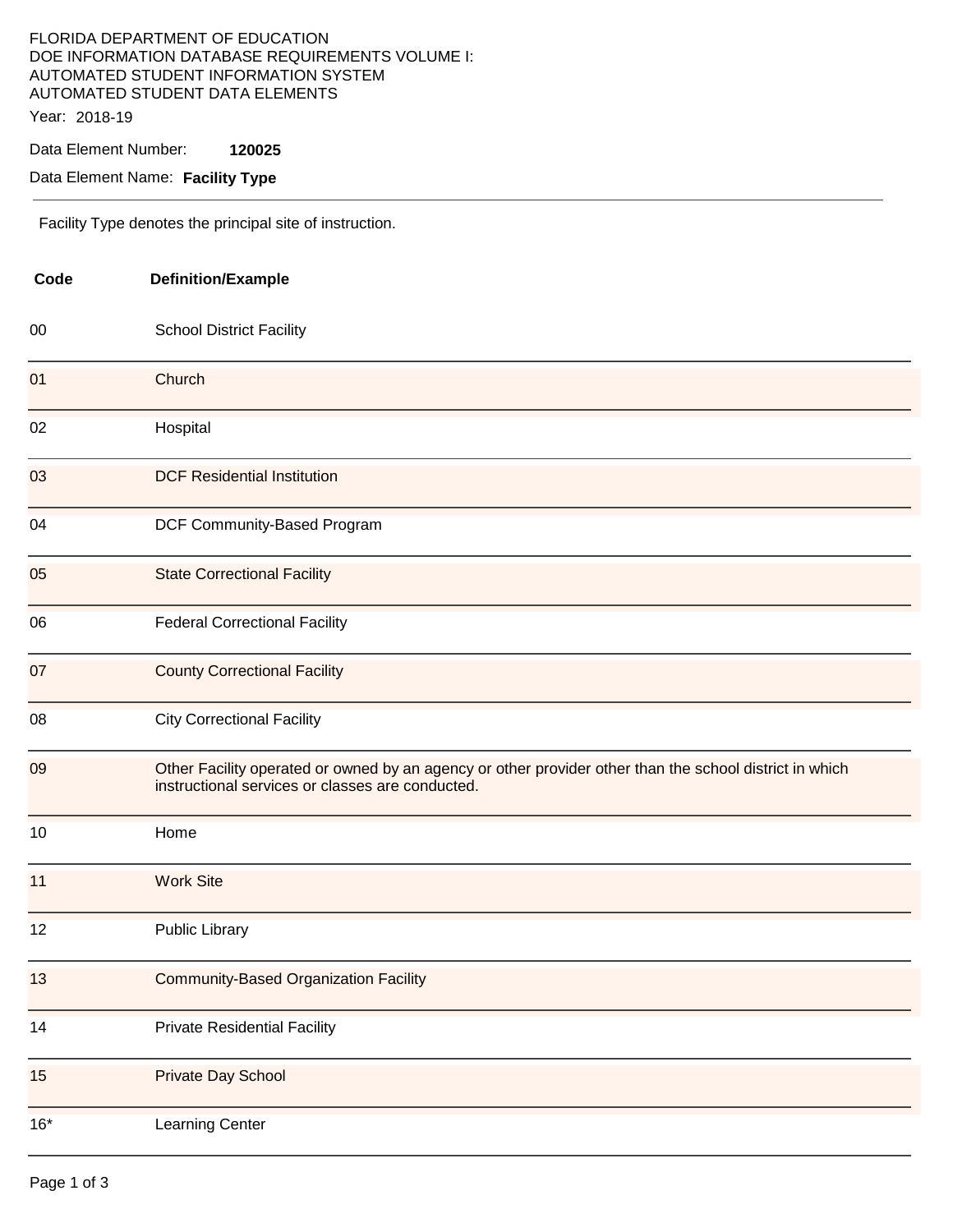#### Data Element Number: **120025**

## Data Element Name: **Facility Type**

| $17***$ | <b>Community Correctional Programs</b> |
|---------|----------------------------------------|
| $18***$ | Public/Private Nonprofit Organizations |
| 19      | <b>Charter School</b>                  |
| 20      | <b>Virtual School</b>                  |

\*Federally defined as "...an adult instructional setting that features (1) extensive use of programmed instruction, (2) flexible participant scheduling and attendance, and (3) being open for extended periods of time and on a daily basis...". Due to Florida accountability data needs, one modification is required in the federal instructions regarding reporting of Learning Center data. In cases where a Learning Center is found in any of the other types of locations listed, participants should be counted as attending that other facility and not a Learning Center.

\*\*Federally defined as "...adults who are required to attend or live in a community-based rehabilitation facility or halfway house."

\*\*\*Federally defined as "...agencies established as nonprofit in accordance with Section 501(3)(c) of the Internal Revenue code."

| Length:                                   |     | $\overline{2}$                                        |  |  |  |  |
|-------------------------------------------|-----|-------------------------------------------------------|--|--|--|--|
| Data Type:                                |     | Alphanumeric                                          |  |  |  |  |
| Year Implemented:                         |     | 9495                                                  |  |  |  |  |
| <b>State Standard:</b>                    |     | No                                                    |  |  |  |  |
| Use Types:                                |     |                                                       |  |  |  |  |
| State Reporting:                          |     | Yes                                                   |  |  |  |  |
| Local Accountability:                     |     | Yes                                                   |  |  |  |  |
| <b>FASTER:</b>                            |     | <b>No</b>                                             |  |  |  |  |
| Migrant Tracking:                         |     | <b>No</b>                                             |  |  |  |  |
| <b>Required Grades:</b>                   |     | <b>PK-12</b>                                          |  |  |  |  |
| <b>Programs Required:</b><br>All Programs |     |                                                       |  |  |  |  |
| <b>Workforce Development</b>              |     |                                                       |  |  |  |  |
| <b>Formats Required:</b>                  |     |                                                       |  |  |  |  |
|                                           |     | Career and Technical Education Teacher Course DB9 24x |  |  |  |  |
| Teacher Course DB9 15x                    |     |                                                       |  |  |  |  |
| <b>WDIS Teacher Course DB9 49x</b>        |     |                                                       |  |  |  |  |
| <b>Surveys Required:</b>                  |     |                                                       |  |  |  |  |
| Survey 1                                  | Yes |                                                       |  |  |  |  |
| Survey 2                                  | Yes |                                                       |  |  |  |  |
| Survey 3                                  | Yes |                                                       |  |  |  |  |
| Survey 4                                  | Yes |                                                       |  |  |  |  |

Survey 5 Yes